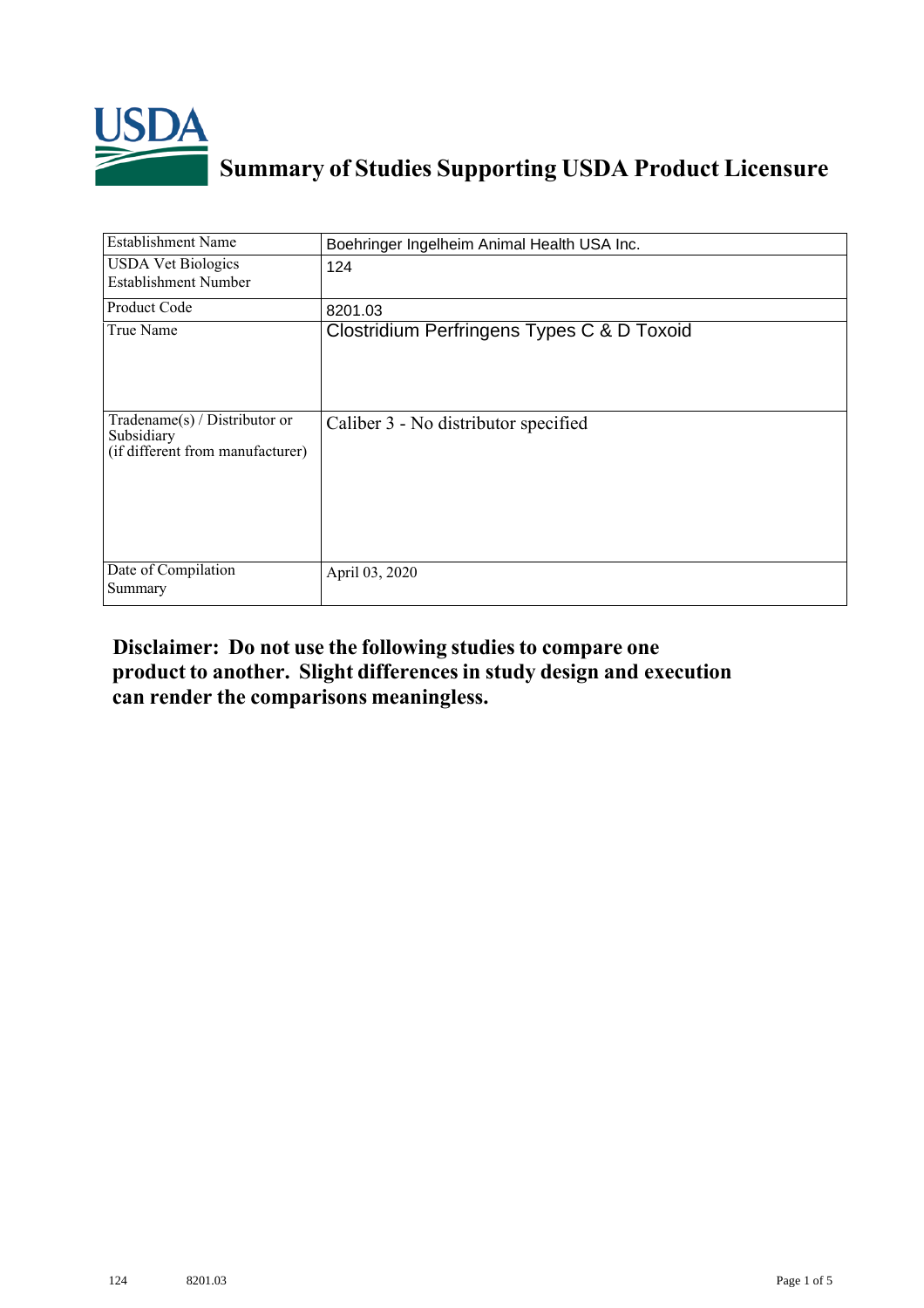| <b>Study Type</b>              | Efficacy                                                                                                                                                                                                                                                                                                                    |
|--------------------------------|-----------------------------------------------------------------------------------------------------------------------------------------------------------------------------------------------------------------------------------------------------------------------------------------------------------------------------|
| <b>Pertaining to</b>           | Clostridium perfringens Type C                                                                                                                                                                                                                                                                                              |
| <b>Study Purpose</b>           | Demonstration of efficacy against Clostridium perfringens Type C                                                                                                                                                                                                                                                            |
| <b>Product Administration</b>  |                                                                                                                                                                                                                                                                                                                             |
| <b>Study Animals</b>           | Bovine and Ovine                                                                                                                                                                                                                                                                                                            |
| <b>Challenge Description</b>   |                                                                                                                                                                                                                                                                                                                             |
| <b>Interval observed after</b> |                                                                                                                                                                                                                                                                                                                             |
| challenge                      |                                                                                                                                                                                                                                                                                                                             |
| <b>Results</b>                 | Study data were evaluated by USDA-APHIS prior to product<br>licensure and met regulatory standards for acceptance at the time<br>of submission. No data are published because this study was<br>submitted to USDA-APHIS prior to January 1, 2007, and APHIS<br>only requires publication of data submitted after that date. |
| <b>USDA Approval Date</b>      | November 23, 1998                                                                                                                                                                                                                                                                                                           |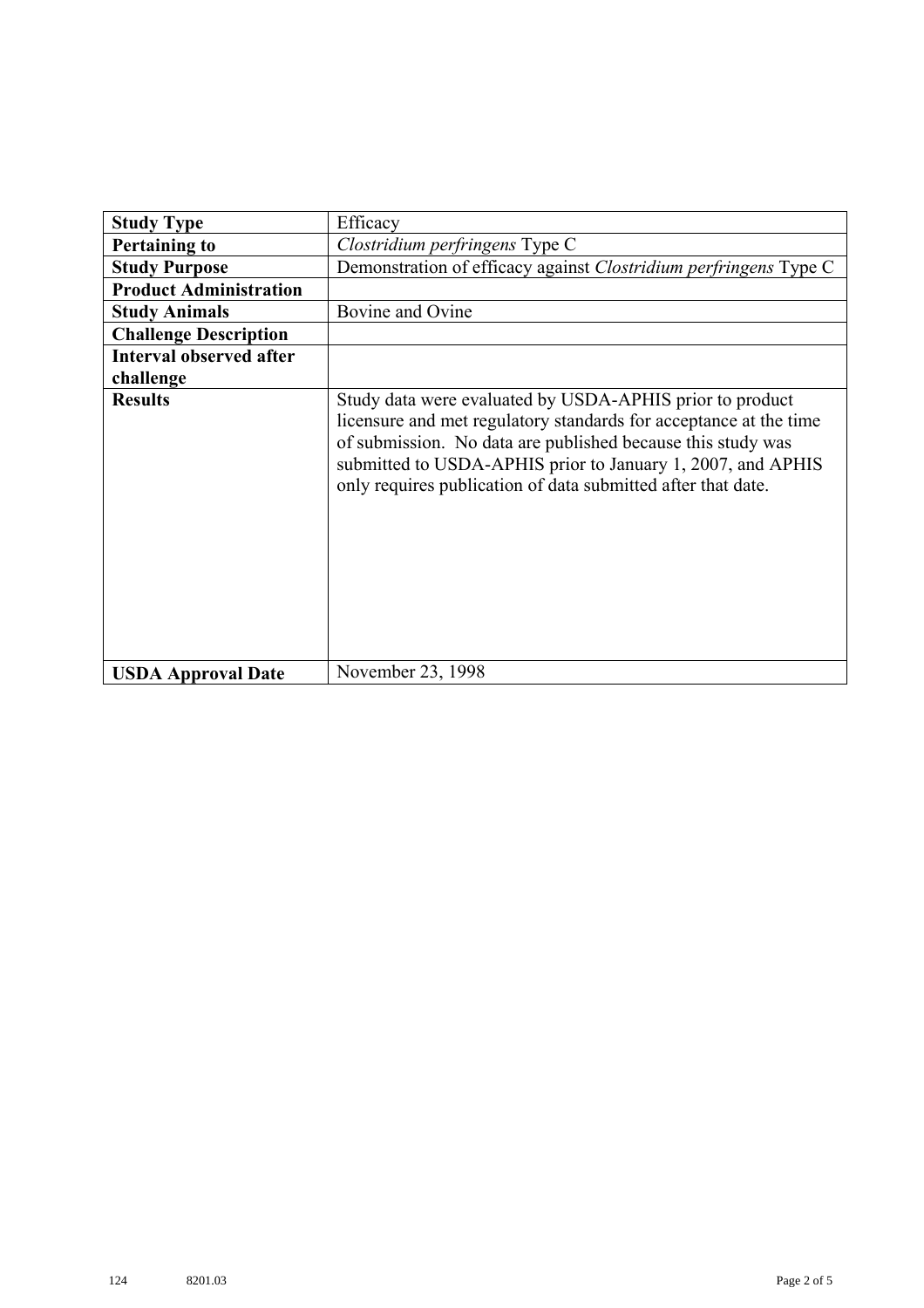| <b>Study Type</b>              | Efficacy                                                                                                                                                                                                                                                                                                                    |
|--------------------------------|-----------------------------------------------------------------------------------------------------------------------------------------------------------------------------------------------------------------------------------------------------------------------------------------------------------------------------|
| <b>Pertaining to</b>           | Clostridium perfringens Type D                                                                                                                                                                                                                                                                                              |
| <b>Study Purpose</b>           | Demonstration of efficacy against Clostridium perfringens Type D                                                                                                                                                                                                                                                            |
| <b>Product Administration</b>  |                                                                                                                                                                                                                                                                                                                             |
| <b>Study Animals</b>           | Bovine and Ovine                                                                                                                                                                                                                                                                                                            |
| <b>Challenge Description</b>   |                                                                                                                                                                                                                                                                                                                             |
| <b>Interval observed after</b> |                                                                                                                                                                                                                                                                                                                             |
| challenge                      |                                                                                                                                                                                                                                                                                                                             |
| <b>Results</b>                 | Study data were evaluated by USDA-APHIS prior to product<br>licensure and met regulatory standards for acceptance at the time<br>of submission. No data are published because this study was<br>submitted to USDA-APHIS prior to January 1, 2007, and APHIS<br>only requires publication of data submitted after that date. |
| <b>USDA Approval Date</b>      | November 23, 1998                                                                                                                                                                                                                                                                                                           |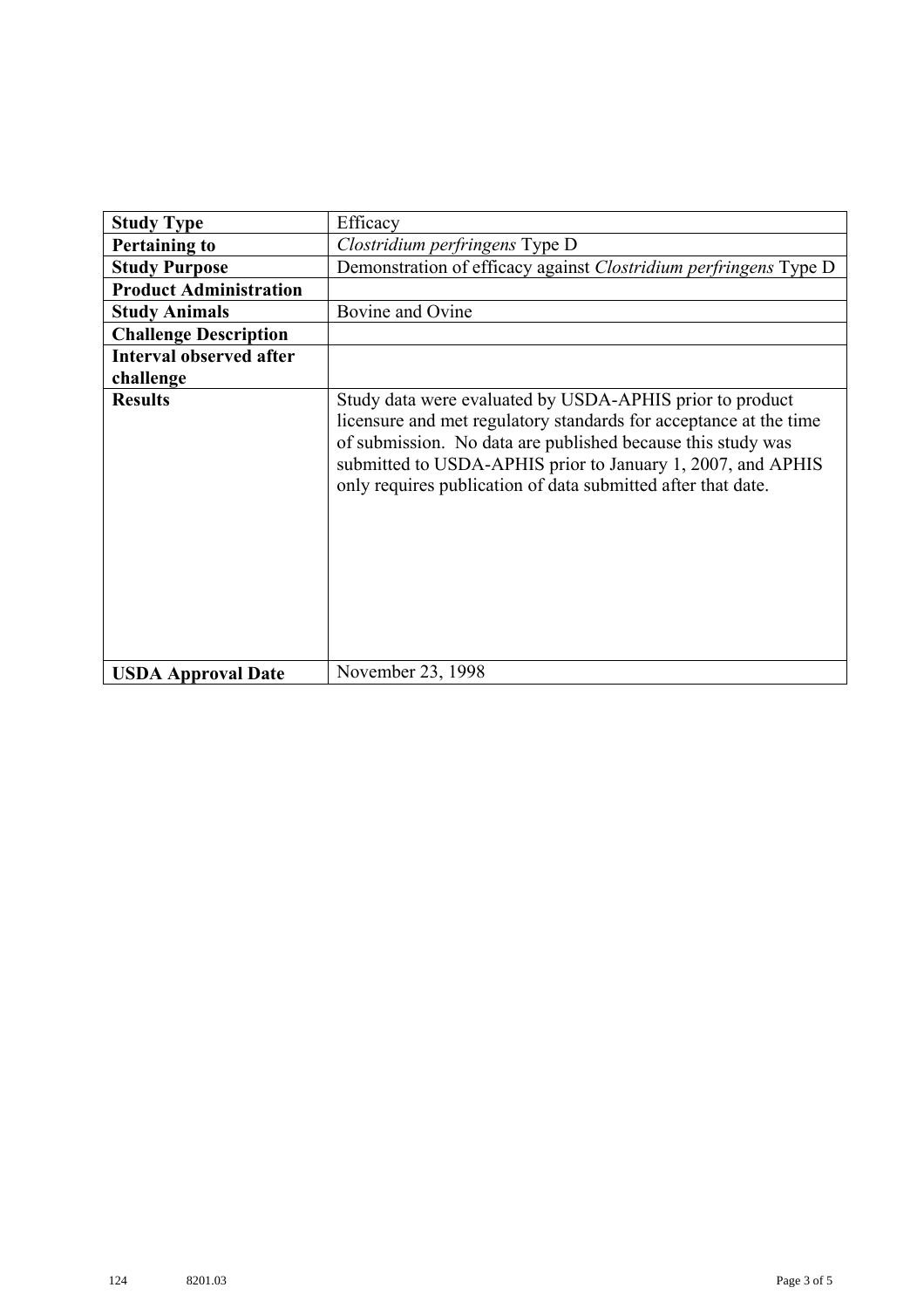| <b>Study Type</b>              | Safety                                       |
|--------------------------------|----------------------------------------------|
| <b>Pertaining to</b>           | All fractions                                |
| <b>Study Purpose</b>           | To demonstrate safety under field conditions |
| <b>Product Administration</b>  |                                              |
| <b>Study Animals</b>           |                                              |
| <b>Challenge Description</b>   |                                              |
| <b>Interval observed after</b> |                                              |
| challenge                      |                                              |
| <b>Results</b>                 | Study data are not available.                |
|                                |                                              |
|                                |                                              |
|                                |                                              |
|                                |                                              |
|                                |                                              |
|                                |                                              |
|                                |                                              |
|                                |                                              |
|                                |                                              |
|                                |                                              |
|                                |                                              |